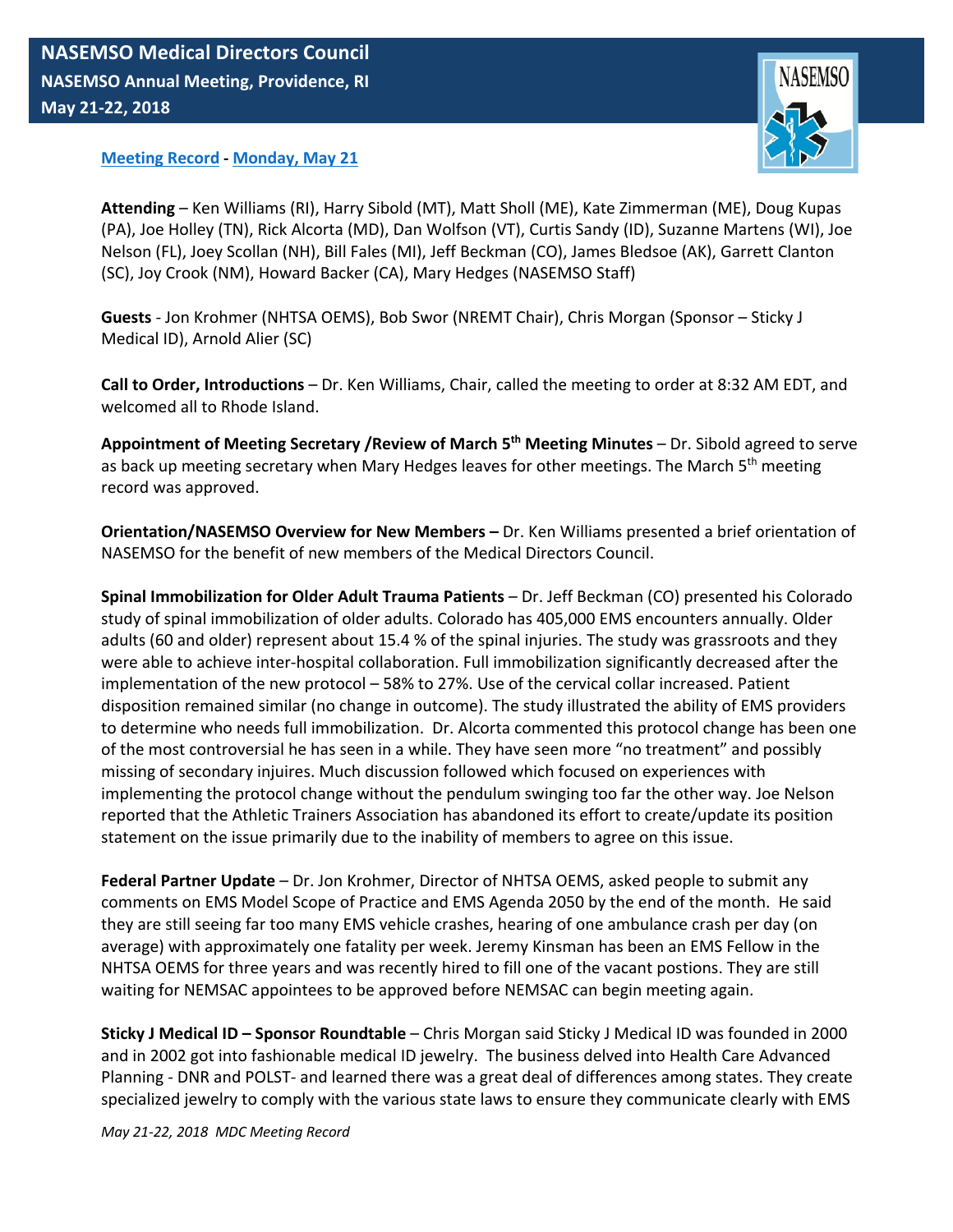

and other providers. Dr. Suzanne Martens commented that Wisconsin recognizes the business and has added Sticky J's contact info on their website due to the numerous inquiries the EMS office receives.

**Naloxone Evidence-Based Guideline Project** - Dr. Ken Williams, PI, Naloxone EBG Project reported on the project underway intended to develop and disseminate an evidence-based guideline for prehospital naloxone aministration. The intent is to review existing evidence to develop the protocol, develop training and performance measures based on the new guideline and develop a manuscript for publication. Dr. Eddy Lang is a consultant on the project and is leading the group through the GRADE process. One problem has been the few number of studies included in the systematic review and the fact that they are very old and do not include the addition of the fentanyl analogs. The EMS Performance Improvement Center has assisted with data from three states (SC, NC and WV) which reflects more recent data on naloxone administration. One issue they are looking at is transport vs. non transport.

Arnold Alier shared how South Carolina was able to incentivize naloxone data submission by law enforcement. The state has been heavily involved with naloxone administration programs for law enforcement. They received a SAMSA grant and will reimburse community paramedics \$200 per patient for follow up visits. Ken Williams said in RI they are giving the first doses of suboxone in the ED and following up with additional doses. Joe Nelson said that in Palm Beach County, community paramedics are following up with delivering suboxone to the patient in the home. Discussion followed about the ability to require transport of opioid overdose victims. In some states there is more liberal interpretation of incapacitated persons (Florida). Doug Kupas said Pennsylvania is considering a bill now that would allow overdose patients to be involuntarily committed. Bill Fales said that Michigan has such a law in place "Timmy's Law" but the requirement that the parents assume responsibility for cost of treatment has resulted in no commitments.

**Opioid Shortage and Alternatives: Survey Response -** Dr. Jeff Beckman said Colorado's pain management protocols are almost exclusively based on opioids. Eighty-eight (88)% of Colorado EMS agencies are experiencing pain medication shortages. He shared the results of the NASEMSO MDC survey of opioid shortages (21 states responding), where 95% of the states are experiencing this shortage. They are exploring use of expired medications as is allowed in a handful of states. Dr. Beckman referred to the NASEMSO Drug Shortages Summit in 2014 and the strategies mentioned in that document, which is available on the NASEMSO website. Doug Kupas described Pennsylvania's process allowing EMS agencies to use medications that are up to 6 months beyond the expiration date.

## **State Reports**

California - Howard Backer said they are looking at patient offload times which is a significant problem. CMS has a 90 to 10 match grant for Health Information Exchange programs which they are pursuing, so they can get their hospitals linked to EMS. They have exlusive operating areas for ambulances which was challenged and overruled. He said they are trying to get the case remanded.

Wisconsin – Suzanne Martens reported they wrote an expired drug use policy. They also implemented direct draw epi for first responders. An ambulance provider has implemented an essential oils policy for

*May 21-22, 2018 MDC Meeting Record*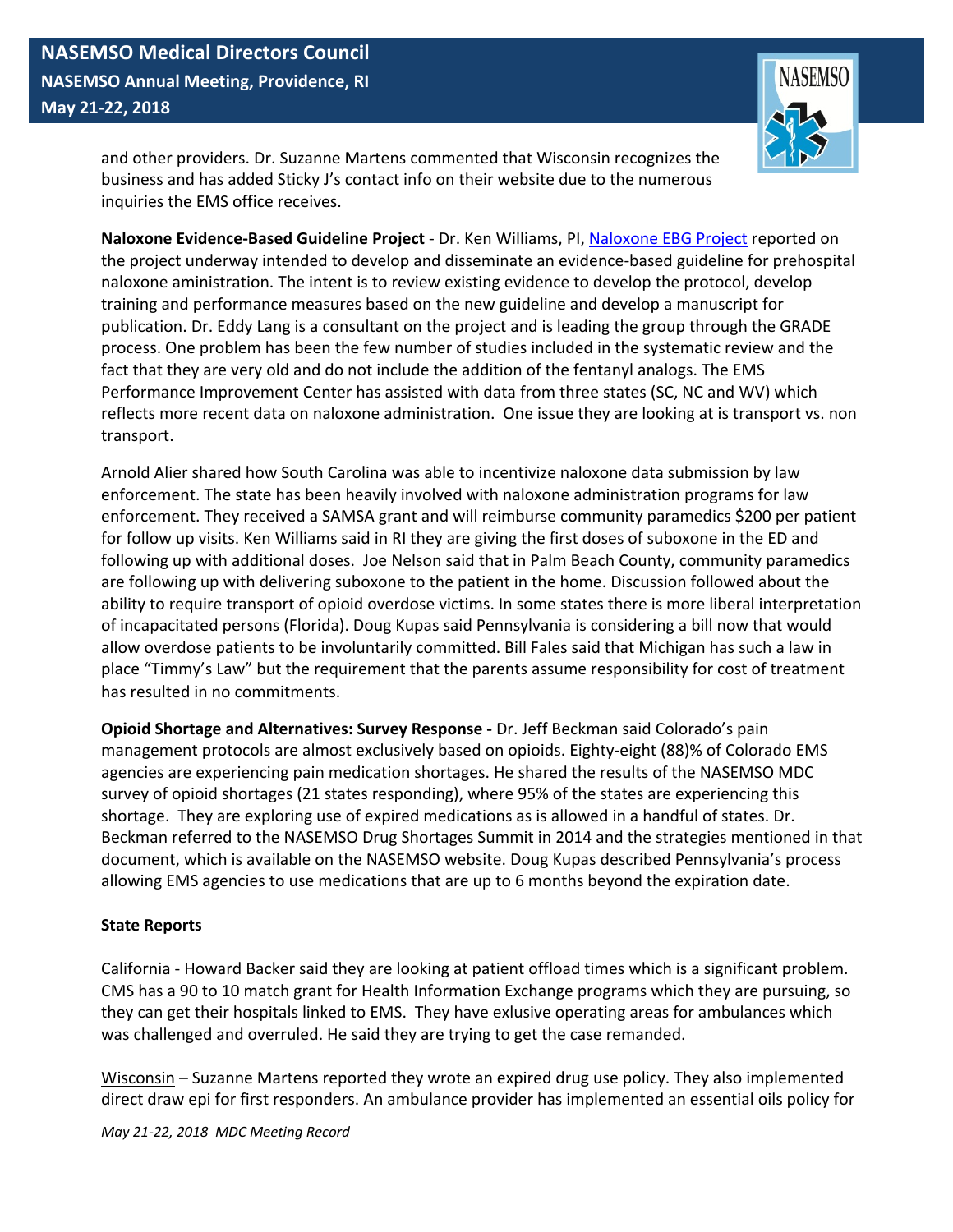

nausea, anxiety, and pain -- it is not FDA appoved so not required to be reviewed. The state EMS office in conjunction with the Office of Rural Health, recently created an interactive map identifying the level of trauma centers because EMS providers were not informed with hospital trauma levels were down graded. The map is updated regularly. Dispatch-assisted CPR legislation passed. They have a year to develop the training.

Idaho – Curtis Sandy reported the minimum staffing is 1 EMT, 1 driver. They use national scope model but with modules adding scope to basic levels. The new basic level for transport is EMR with optional module. This would be open to anyone but is utilized most by frontier services. Frontier federally qualified clinic midlevels are covering the ambulance with an EMT (BLS level agency). Midlevels are functioning only at the BLS level since ambulance licensed at that level. The state may open agency licensure to modification this year because of this. They are working on interfacility transfer with nurse in the back. Questions: what does that look like? What equipment do they use? What orders are they following?

Vermont – Dan Wolfson - National SOP state with statewide protocols just updated, including ketamine for pain and nitrous ox for pain. They include endovascular procedures for stroke out to 24 hrs. Lots of work with high performance CPR and have hosted a resuscitation academy. The Vermont EMS conference is October 18-21.

Maryland – Rick Alcorta said National Registry will no longer be certifying I-99s. Unsure of plan: adding AEMT? Or just going to EMR, EMT, paramedic levels only. Maryland needs a Director (open for hiring now). Medical Director will be open soon as Dr. Alcorta is retiring. Wrestling with how to do Health Information Exchange so data can be uploaded and seen in patient's electronic medical record, medical director review is open and hoping for EMS provider to access health information at the bedside. Research-<5% are going to be candidates for endovascular salvage, thus not all have to go to endo. Sobering/Stabilization center based on SF mod. Pediatric destination protocol attempting the address secondary transfers. There are 6 CP/MIH programs. How to get reimbursement for sustainability? There are "safe stations" for safe haven for narcotic use. They have seen synthetic cannabis with blood thinner.

Note: Please don't put this meeting in EMS week in the future. Dr. Williams will bring that message to NASEMSO Board.

**NREMT Update**: Dr. Bob Swor, President of the NREMT Board, reported on the NREMT. They will no longer be supporting I-99 level. Drew Dawson continues as the interim executive director. He has reorganized the leadership structure. They are recruiting a new executive director, proceeding with a vote in June. 46 states utilize the National Registry at one level or another. They are exploring the 50th anniversary history project. They invested resources in updating IT interface. Recert 2.0 is active where they can directly upload documents and medical directors can verify electronically.

**NASEMSO Leadership Update** – Keith Wages, President; Dia Gainor, Executive Director greeted the members. They reminded MDC members of two comment opportunities: National Scope of Practice Model document open to comments for one more week. The EMS Agenda 2050 is open for comment until the end of the month also. Another important item is the FICEMS **Federal Register Notice to Solicit Comments on Improving Prehospital Trauma Care**. NASEMSO leadership is seeking a representative from the Medical Directors Council to serve participate in a group to brainstorm and develop answers to these questions. Road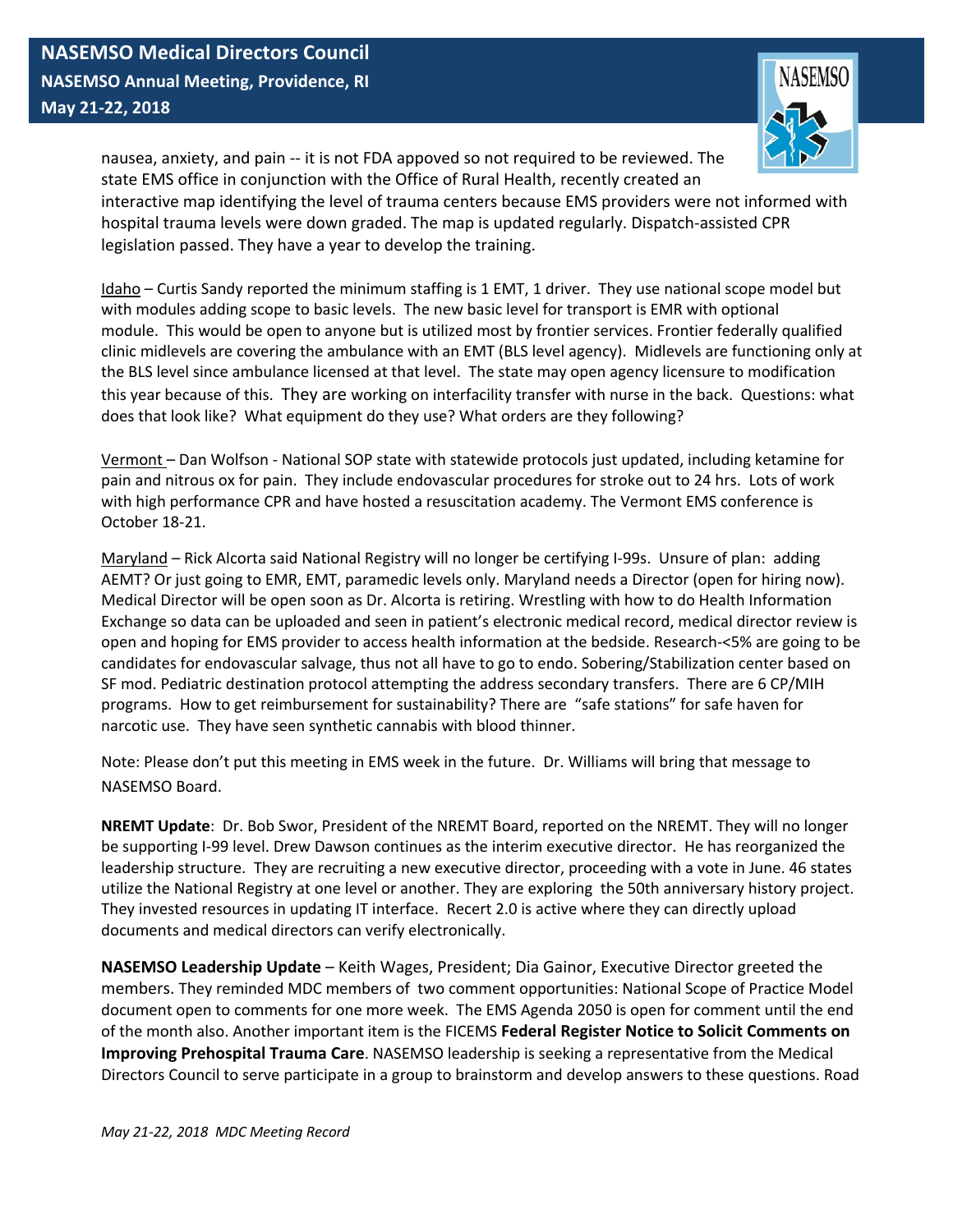

to Zero is an initiative where NHTSA and the National Safety Counsel are primary movers. The document advocates for zero road deaths.

**NAEMSP** – Dr. Brent Myers, President, and Jerrie Lynn Kind, Exective Director, were welcomed. Dr. Meyers announced that NAEMSP will be celebrating its 35th Anniversary when they meet in Austin in January of 2019. Regarding legislative matters, the Pandemic and All Hazards Preparedness Act (PAHPA) is up for reauthorization in Congress and will address drug shortages. It will define essential emergency drugs in an effort for address barriers with quotas. There will be more ASPR emphasis over CDC in this version of the bill. He added that the NAEMSP political action committee (PAC) is active and taking contributions. Regarding payment reform at CMMI, he stated that they have approached them regarding alternative transport models. They have congressional champions from New York state which improves the possibility of being seriously considered (he guessed it had a 15% probability of passing). They have received no responses from the DEA on rulemaking on the Patient Access to Medication bill. He was asked where are we going on reimbursement for medical direction? What is proposed is an evaluation project around that G-code. He said it is on the NAEMSP legislative agenda.

**Federal Register Notice to Solicit Comments on Improving Prehospital Trauma Care, and to Request Responses to Specific Questions**. federal-register-RFI-improving-prehospital-trauma-careA member of the MDC is needed to participate in response drafting team led by Past President Paul Patrick and President-elect Kyle Thornton. It will involve up to 6 teleconference meetings before July 12. Dr. **Joy Crook (NM) agreed to serve as the MDC representative.**

#### **Project and Committee Updates**

NASEMSO Fatigue in EMS Project – Doug Kupas reported that the fatigue in EMS guidelines are completed and being used. The documents are available at: https://www.nasemso.org/Projects/Fatigue-in-EMS/index.asp and emsfatigue.org.

2018 EMS Scope of Practice Model Revision – Dr. Kupas reported they are still meeting by teleconference. The proposed model is open for comment until the end of the month. There is NO recommendation to change the 4 basic levels. The model emphasizes points noted on Venn diagram especially the medical director credentialing. The skill list has some proposed changes from the 2007 list, with a few things removed. Some skills have been pushed down to the lower level. (e.g. supraglottic airways moved to the EMT level). Doug urged all to check the executive summary for a compendium of changes proposed as well as the appendix.

EMS Agenda 2050 - No report. Comment by Dr. Myers: Version 2 is much better than Version 1, especially the improved emphasis on medical direction. Comments are taken seriously (witness changes from Version 1 to 2).

**Recess until following day** – The council recessed at 3 PM.

#### **Tuesday, May 22**

**Reconvened** at 8:35 AM. **State Reports** (continued from previous day)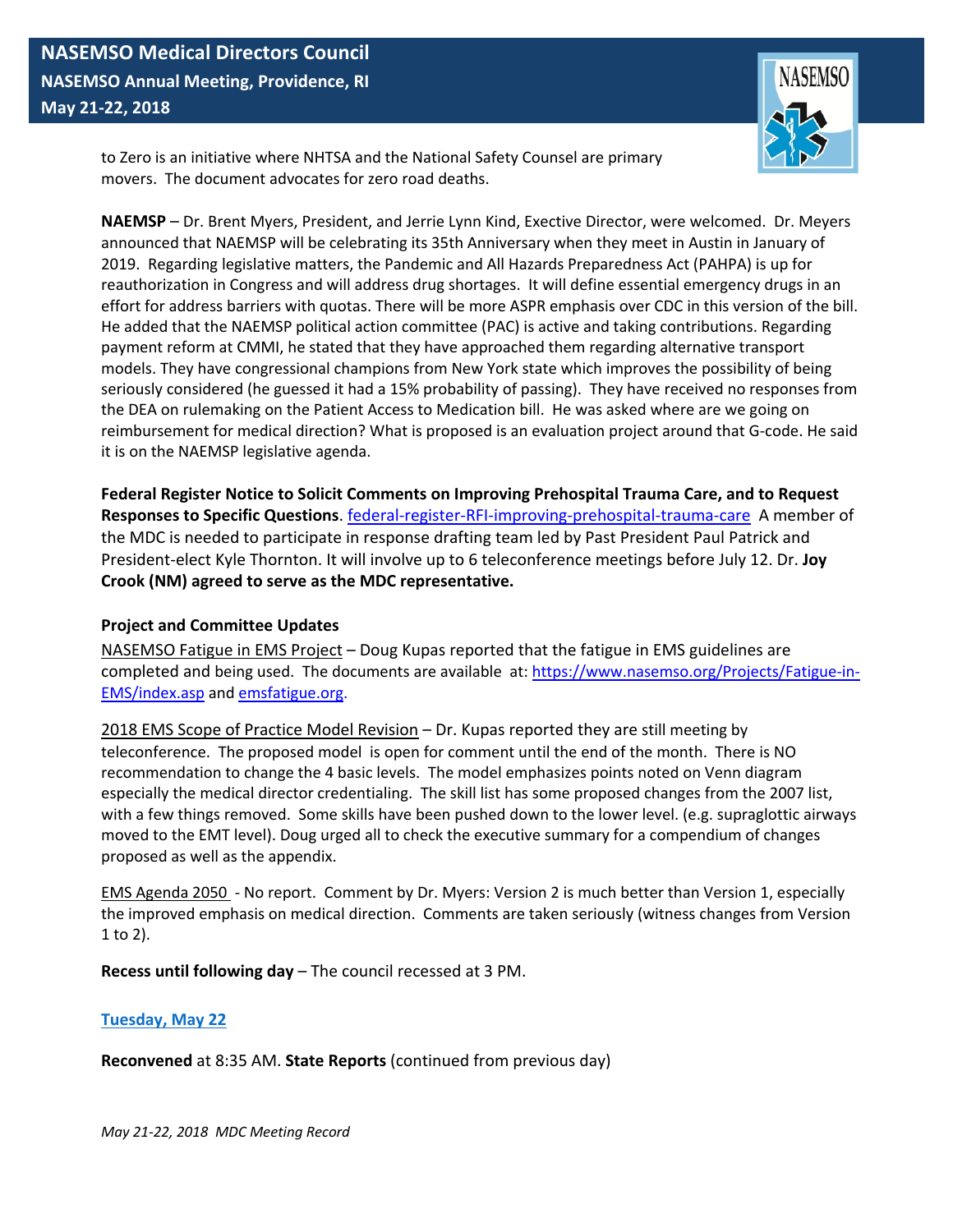

Tennessee - Joe Holley shared that his state is stuggling with stroke and STEMI system model legislation. Also, the EMS Board is a separate board from the Medical Board, and when he goes to the Medical Board regarding concerns with an EMS medical director, they are uninformed about EMS. Other members shared that this is the same structure in their state, except for Montana where Dr. Sibold is an employee of the Board of Medicine. Dr. Lindbeck sais that Virginia Office of EMS endorses EMS medical directors.

Pennsylvania – Doug Kupas reported they have a new state director selected among 100 applicants. They added more non-opioid medicaitons to their statewide protocols. There is now another stroke level designation from the Joint Commission which impacted his state's stroke designation levels. Modified RACE scale to identify large vessel CVA. Joint Commission thrombectomy capable stroke center is now available (supported by Genetech). They have a POLST bill at the Legislature now which religious groups are working to weaken. They have organized a government physician group (MDs working for govt) and have quarterly phone meetings.

Maine – Matt Sholl reported that Maine is going through change after an EMS Assessment and change in state directors a couple of years ago. They do not have service-level medical directors, but have regional medical directors. They are strengthening regional medical direction. They were the only state that did not have EMSC grant funding until this year. They received their 2017 CARES data. Recutiment and retention is a major concern and it was recently examined through a survey/study by an MPH student. They review protocols every two years and are in the proccess of doing that now. They cannot utilize air medical transport 33% of the time due to weather, so criticial care transport is an ongoing issue.

**A Code of Ethics for EMS Medical Directors** – Ken Williams gave an overview on code of ethics for EMS medical directors. The four principles are: Nonmalfiecence, Beneficence, Autonomy and Justice. When there is a complaint, the code of ethics provides a guide to reference. ACEP has a code of ethics, based on the AMA code. NAEMSP does not have one, nor does NASEMSO. Ken proposed we develop one in partnership with NAEMSP. He asked for volunteers: **Rick Alcorta, Joe Nelson, Joe Holley volunteered to assist with Code of Ethics.** Rick suggested this would be a good opportunity to bring back the Resource Document first developed by the MDC.

**Biospatial/NCBP –** Paul Runkle, CEO, Biospatial; Joe Ferrell, NASEMSO; Josh Walters, VP of Product; Jon Woodworth, COO; and Peter Shargo introduced themselves.

Biospatial does syndromic surveillance and links to other data sources. They like linking with NEMSIS because it is standardized and timely received. They work with ImageTrend states and also Intermedix. They are artificial intelligence people by training. They take security seriously and data is de-identified. There is no cost to the state that works with them. They are paid by federal partners and others interested in the data (now talking with the automotive industry). They have developed a number of dashboards. The first dashoard created is the opioid dashboard showing naloxone administrations. Resuscitation dashboard was recenlty released, as well as operational dashboard. They can do agency to agency comparisons, available to state EMS offices but agencies cannot compare each other. Motor vehicle crash dashboard is another one (will be demonstrated later today at the HITS Committee meeting. Biospatial now has agreements in place with 10 states and many more states are in the midst of processing data use agreements. Linking data is not easy as much of the data is not clean, but this is their wheelhouse because they have done much probalistic data linkage in the past.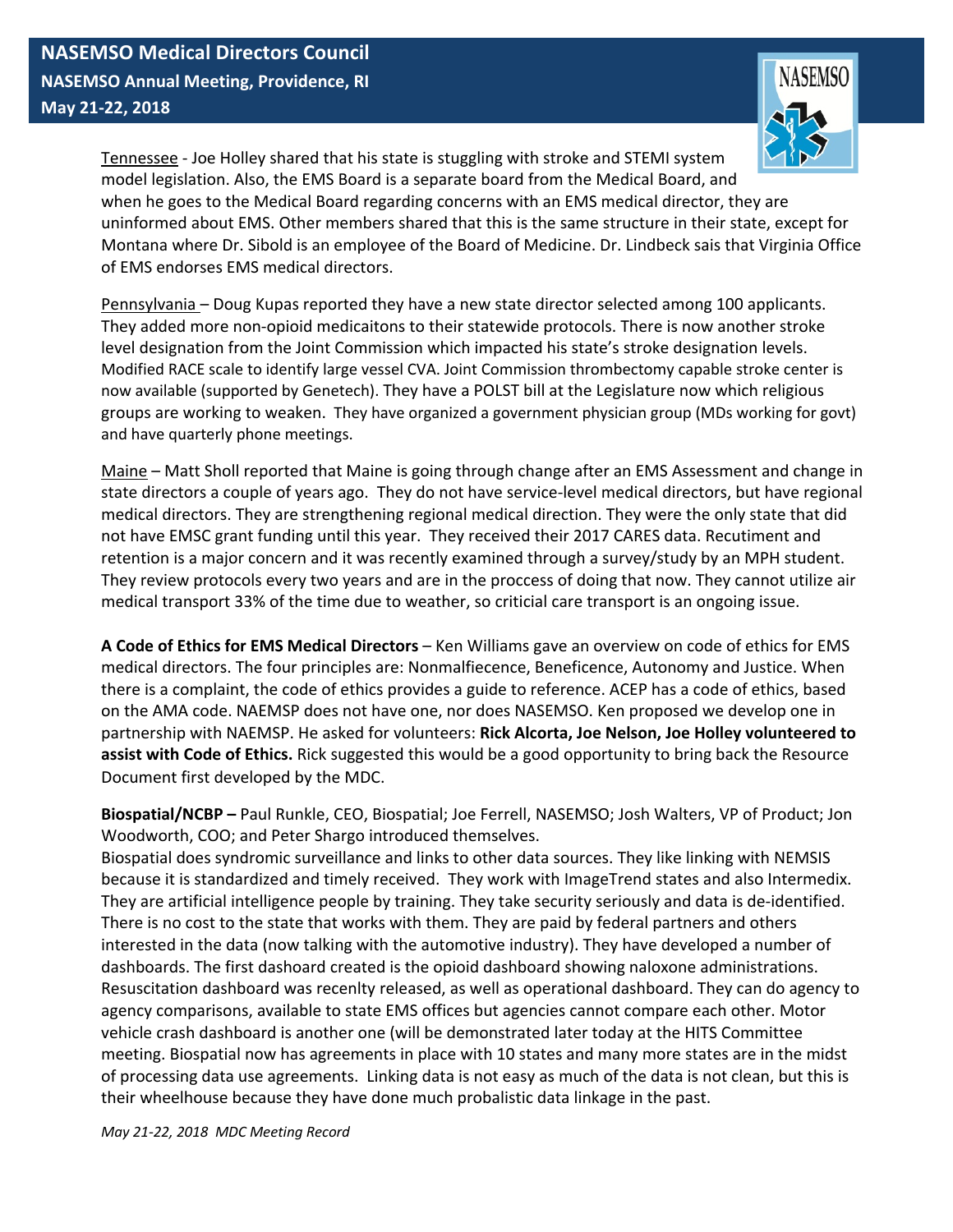

# **Cardiac Arrest Registry to Enhance Survival** *(Joint meeting of MDC and DMC on CARES)*

Dr. Bryan McNally provided an update on CARES. Their mission is to become the standard out of hospital cardiac registry. CARES is internet based, HIPPA-compliant, and unifies EMS, 911 dispatch and hospital data. It uses two methods for data collection – data entry and ePCR extraction. Current CARES members represent EMS agencies and hospitals that serve more than 100 million people in the US. He demonstrated some data, including survival rate by witnessed event and response time. Bystander CPR nearly doubles the survival rate in cardiac arrest (13% vs 7%). CARES data shows public AED use in 11.4% of the events and CPR in 38% of events. He also showed pre-hosptial and in-hospital patient outcomes as well as arrest characteristics and outcomes (survival outcomes by arrest etiology). Why should a state participate in CARES? Measuring outcomes is the way to make improvements.

**Rollout of the** *New* **NASEMSO website** – Jay Bradshaw introduced the new NASEMSO website that will soon be live. Phase 1 will be moving the content to the new site. Phase 2 will included an opportunity to dialog via a forum, which had been requested earlier by the Model EMS Guidelines team. Matt Sholl echoed that sentiment, clarifying the need to be able to dialog and look back at comments and attachments. He urged people to look a the temporary website and provide comments. He also urged people to submit photos.

### **State Reports** (cont.)

Montana – Harry Sibold said the Montana Medical Board endorses EMS medical directors on their medical license. The Medical Board in Montana licenses paramedics as well. Montana's Legislature is every other year. They have experienced large budget cuts which has impacted various programs. They had 13 place holders for air medical bills. Subscription air medical services were outlawed. They still have some community paramedic programs in spite of questionable legality per the existing statute. Naloxone administration is now allowable at EMT and EMR levels. There is grant funding available for naloxone training for law enforcement.

Rhode Island – Ken Williams shared Rhode Island is revising its rules. They presently do not require EMS agencies to have medical directors but are now proposing medical directors with pretty hefty requirements, incuding board-eligible or certified in Emergency Medicine. The proposed rules require the Center for EMS to develop protocols. Ken encouraged everyone to attend Dr. Rayn McTaggert's stroke presentation on Thursday. RI is currently doing 3 x as many as the national average clot retrievals and are seeing great results. Regarding cardiac events, they revised their protocols to mandate 30 minutes of scene time (for CPR) last year and received backlash-- until they saw their save rate increase from 12% to 20%. Now the fire chiefs are out promoting it. They have also added RSI, per a committee recommendation. The RI Department of Health is now beginning quarterly physician meetings wihich has been interesting. Ken reports he is really enjoying using Biospatial for monitoring EMS events. The state has its first licensed air ambulance service, but it is not based in Rhode Island.

*May 21-22, 2018 MDC Meeting Record* Florida – Joe Nelson reported that the first bachelors degree in Florida was earned in community paramedicine – mobile integrated healthcare. The state started licensing emergency medical dipatchers, requiring those who give medical advice to the public to be licensed. They have a new stroke statute defining stroke-ready hospitals and comprehnisive stroke cnters. They are using vatiety of sroke scales across the state, including RACE-plus. Florida implemented a new law capping the number of trauma